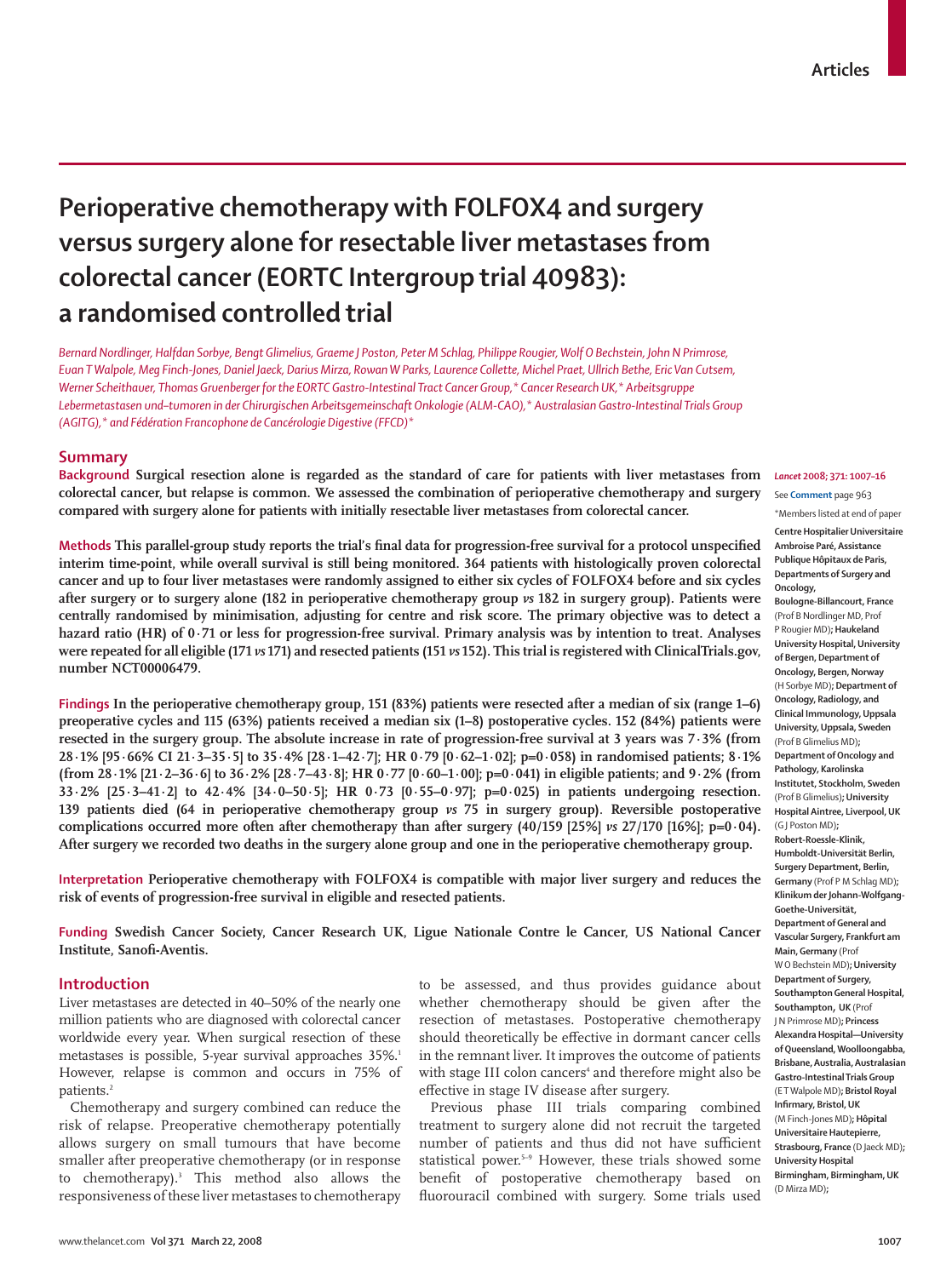**The Royal Infirmary of Edinburgh, Edinburgh, UK**  (R W Parks MD)**; EORTC Data Center, Brussels, Belgium**  (L Collette PhD, M Praet ScD, U Bethe MD)**; University Hospital Gasthuisberg, Digestive Oncology Unit, Leuven, Belgium**  (E Van Cutsem MD)**; and Medical University Vienna, Department of Internal Medicine I and Cancer Center and Department of General Surgery, Vienna, Austria** (W Scheithauer MD, Prof T Gruenberger MD) Correspondence to:

Prof Bernard Nordlinger, Centre Hospitalier Universitaire Ambroise Paré, Department of Digestive Surgery, 9 avenue Charles de Gaulle, 92104 Boulogne-Billancourt, France **bernard.nordlinger@apr. aphp.fr**

intrahepatic arterial infusion and others intravenous chemotherapy. Consequently, a varied pattern of practice has evolved.

Although surgical resection alone is still regarded as the standard of care, many patients are given combined treatment. Others receive chemotherapy alone and are not referred to liver surgeons, even though their hepatic metastases are resectable. Thus, there remains a need for clear evidence for whether combined treatment with chemotherapy is better than surgery alone in patients with resectable liver metastases from colorectal cancer.

The present European Intergroup trial aimed to compare perioperative chemotherapy—ie, before and after surgery—with surgery alone in patients with one to four hepatic colorectal cancer metastases that are considered to be resectable on imaging. The trial design did not attempt to assess preoperative versus postoperative chemotherapy.

### **Methods Patients**

We recruited 364 patients from 78 hospitals (in Australia, Austria, Belgium, France, Germany, Hong Kong, Italy, Norway, Sweden, Netherlands, UK) between Oct 10, 2000, and July 5, 2004. To be eligible for enrolment, patients had to be aged between 18 and 80 years with a WHO performance status of 2 or less, histologically proven colorectal cancer, one to four liver metastases that were potentially resectable, and no detectable extrahepatic tumour. The primary tumour had to be either already resected (R0 resection) or judged to be resectable (in case of synchronous metastases) by the multidisciplinary team at the treating hospital. Patients with previous chemotherapy with oxaliplatin were excluded. We excluded those with any history of cancer in the past 10 years (except non-melanoma skin carcinoma or in-situ cervix cancer), major hepatic insufficiency, an absolute neutrophil count less than  $1.5 \times 10^9$ /L, platelet counts less than  $100\times10^{9}/L$ , serum creatinine more than twice the upper limit of normal, grade of common toxicity criteria<sup>10</sup> more than 1 for peripheral neuropathy, uncontrolled congestive heart failure, angina pectoris, hypertension, arrhythmia, history of significant neurological or psychiatric disorders, or active infection. Pregnant or breastfeeding women were also excluded.

Clinical examination, chest radiography, abdominopelvic CT scan with contrast medium (spiral CT was recommended) or MRI, electrocardiogram, and standard laboratory work-up were undertaken within 14 days of study entry. The trial was approved by the medical ethics committees of all participating centres. Written informed consent was obtained from all patients before randomisation.

# **Procedures**

Randomisation was done at the European Organisation for Research and Treatment of Cancer (EORTC) Headquarters in Brussels with the minimisation technique,<sup>11</sup> and was stratified for centre, previous adjuvant chemotherapy to primary surgery for colorectal cancer, and a risk score derived from Nordlinger and colleagues.<sup>2</sup>

We chose the FOLFOX4 regimen for the study, since patients with metastatic colorectal cancer assigned to this treatment have previously shown a response rate above 50% and an increase in progression-free survival.<sup>12</sup> Details of this regimen have been previously reported.<sup>13</sup> Patients were randomly assigned to either six cycles of FOLFOX4 before and six cycles after surgery (perioperative chemotherapy group), which were given unless the tumour progressed during preoperative chemotherapy, or to surgery alone. Each cycle of chemotherapy lasted 14 days, with the subsequent cycle to start on day 15. 12

In both groups, the study treatment had to start within 3 weeks of randomisation. In the perioperative chemotherapy group, liver resection was done 2–5 weeks after the last administration of preoperative chemotherapy, and whenever patients had completely recovered from side-effects of chemotherapy with a WHO performance status of 0 or 1, and adequate liver function.

Surgical exploration consisted of inspection of the peritoneal cavity to exclude extrahepatic involvement, and histological examination of frozen sections of any suspicious lesion. We used intraoperative ultrasonography to detect and localise all hepatic metastases. The type and extent of curative liver resection (wedge resection, or monosegmentectomy or plurisegmentectomy) was decided by the surgeon with the multidisciplinary team at the treating hospital at the time of randomisation, but was modified if previously undetected deposits were discovered, or if the tumour was larger than was expected.

Clinical and neurological examination and assessment of haematology, biochemistry, and toxic effects<sup>12</sup> were undertaken before each chemotherapy cycle, and up to 30 days after treatment. An abdomino-pelvic CT scan (or MRI) was done after the first three chemotherapy cycles, and before and after liver surgery. The tumour response in the liver was assessed by contrast CT scan after three and six cycles of preoperative chemotherapy and was scored according to response criteria in solid tumour  $(RECIST)^4$  by the local radiologist; no confirmation of response was needed. Chest radiography, abdominal ultrasound or CT scan, and carcinoembryonic antigen concentrations were assessed every 3 months for 2 years after the end of treatment and every 6 months thereafter. Recurrence was diagnosed by imaging, cytology, or histology. When deemed unresectable or after recurrence, patients were treated at the physician's discretion.

The primary trial endpoint was progression-free survival, counted from randomisation to the date of either progressive or recurrent disease, surgery if metastases were deemed not resectable, or death of any cause. To address the lead-time bias that was inherent to the design, the event time to have occurred at 10 weeks was assigned in both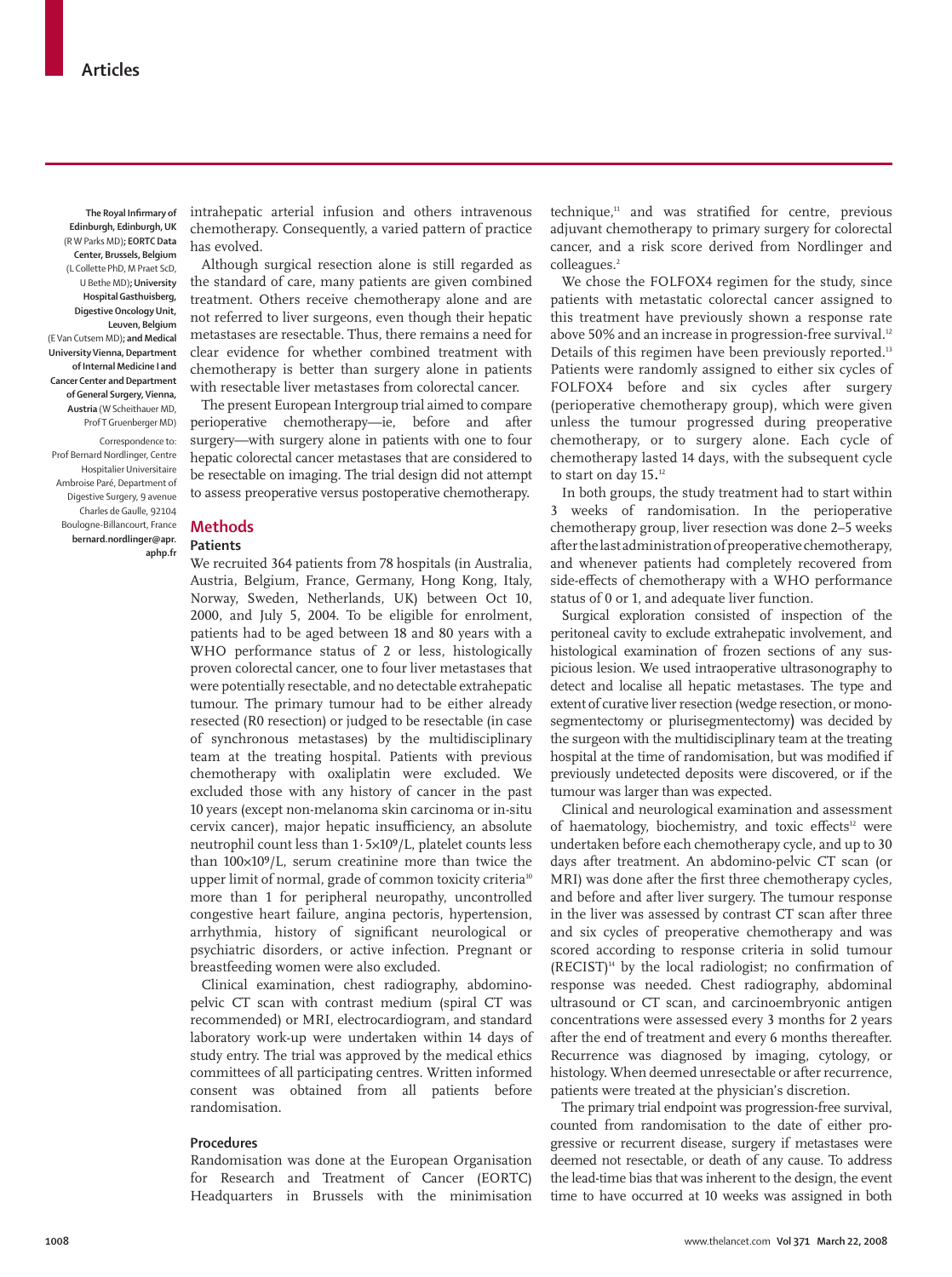64 died 75 died 364 patients randomly assigned 159 were operated 155 had received chemotherapy 4 had not received chemotherapy 115 received postoperative chemotherapy 123 events of progression-free survival: 22 not operated 7 not resected 49 liver 3 primary 5 regional 23 lung/pleura 9 other site 3 death 2 unspecified 8 did not have tumour resection 7 more extensive disease 1 liver damage 36 not given postoperative chemotherapy 9 refusal 8 perioperative complications 6 toxic effects from preoperative chemotherapy 5 disease progression 1 no remaining disease at survey 7 unknown 22 were not operated 1 unkown 8 were not operated 4 unkown 182 allocated to perioperative therapy 171 eligible 11 ineligible 182 allocated to surgery only 171 eligible 11 ineligible 170 were operated 18 did not have tumour resection because of more extensive disease 151 had tumour resection 152 had tumour resection 148 had received chemotherapy 3 had not received chemotherapy 131 events of progression-free survival: 8 not operated 18 not resected 60 liver 2 primary 6 regional lymph nodes 23 lung/pleura 6 other site 6 death 11 did not receive preoperative chemotherapy 7 eligible 4 ineligible 171 received preoperative chemotherapy 1 received preoperative chemotherapy

treatment groups in the following circumstances: any patient who was operated upon but in whom the tumour was not actually resectable, any patient whose tumour was resected but recurred within week 1 and 20, or those who died between week 1 and 20 of follow-up. Week 10 was chosen as being in the middle of these 20 weeks.

The study was planned to detect a 40% increase in median progression-free survival, or equivalently an increase of the 3-year progression-free survival from  $21.0\%$  to  $32.8\%$ , in all patients randomly assigned to perioperative chemotherapy (hazard ratio [HR]=0·714) with 80% power at a two-sided 5% significance level, requiring 278 events. The trial was expected to provide this number of events after 6·5 years. However, at 6·5 years after trial start (Sept 20, 2006) the events had not accumulated at the pace anticipated, but the pressure from the medical community to have the trial results disclosed was very strong. Therefore, a stopping boundary for efficacy was implemented (on a gamma family alpha spending function with parameter  $\gamma = -4$ ).<sup>15</sup> An interim analysis was then undertaken in November, 2006, (at 235 events) and shown only to the EORTC independent data monitoring committee, who recommended to release updated results for the American Society of Clinical Oncology (ASCO) meeting in June, 2007, since the stopping boundary had been reached. The results were thus updated in March, 2007, for the ASCO late-breaking abstracts deadline (254 events, 4-year median follow-up) and presented at the two-sided  $0.0434$  significance level because of the interim analysis.

# **Statistical analysis**

Rates of progression-free survival were estimated by the Kaplan-Meier method<sup>16</sup> and compared by the logrank test.<sup>17</sup> Effects are summarised by the HR and  $95.66\%$  CI. We used adjusted CIs for all analyses (adjusting for the interim analysis), which were set as  $95.66\%$  CIs, since the type I error rate was  $\alpha = 0.0434$ . Toxic effects and compliance rates were compared by the  $\chi^2$  test. In all analyses, patients stayed assigned to the group that they had been randomly allocated to. The primary analysis was done in all randomised patients. Sensitivity analyses (not protocol-specified but decided before data analysis) were undertaken both in all eligible patients and all those with resectable liver metastases. Inference about overall survival is deferred until longer follow-up becomes available.

The trial is registered with ClinicalTrials.gov, number NCT00006479.

# **Role of the funding source**

The study design, management, data analysis, and data interpretation were done at the EORTC headquarters (Brussels, Belgium) independently of any commercial interest and from all funding bodies. BN and LC had full access to all the data in the study. The corresponding author had final responsibility for the decision to submit for publication.

**Figure 1:** Trial profile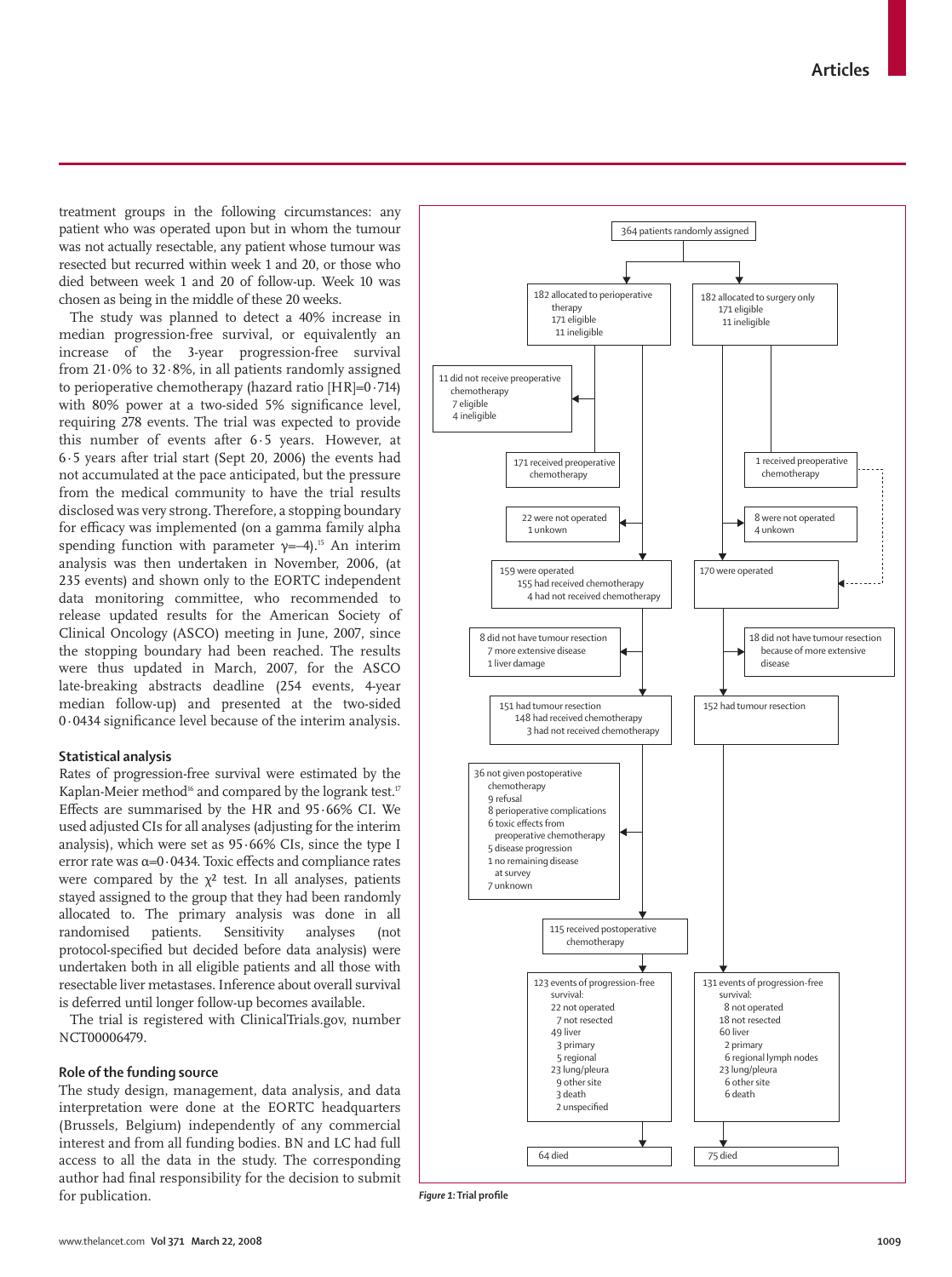|                                                                         | PeriOpCT group (N=182) Surgery group (N=182) Total (N=364) |             |            |
|-------------------------------------------------------------------------|------------------------------------------------------------|-------------|------------|
| Age (years)                                                             |                                                            |             |            |
| Median (IQR)                                                            | $62(29-79)$                                                | $64(25-78)$ | 63 (25–79) |
| Mean (SD)                                                               | 60.7(9.35)                                                 | 62.4(9.63)  | 61.6(9.5)  |
| Sex                                                                     |                                                            |             |            |
| Men                                                                     | 127 (70%)                                                  | 114 (63%)   | 241 (66%)  |
| Women                                                                   | 54 (30%)                                                   | 65 (36%)    | 119 (33%)  |
| No data documentation<br>(ineligible)                                   | 1(1%)                                                      | 3(2%)       | 4(1%)      |
| WHO performance status                                                  |                                                            |             |            |
| $\overline{0}$                                                          | 136 (75%)                                                  | 150 (82%)   | 286 (79%)  |
| $\mathbf{1}$                                                            | 44 (24%)                                                   | 31(17%)     | 75 (21%)   |
| $\overline{2}$                                                          | 2(1%)                                                      | 1(1%)       | 3(1%)      |
| Number of liver metastases                                              |                                                            |             |            |
| $\mathbf{1}$                                                            | $92*(51%)$                                                 | 95 (52%)    | 188 (52%)  |
| $\overline{2}$                                                          | 49 (27%)                                                   | 49 (27%)    | 94 (26%)   |
| 3                                                                       | 27 (15%)                                                   | 27 (15%)    | 50 (14%)   |
| 1-3 (exact number unknown)                                              | 2(1%)                                                      | 2(1%)       | 4(1%)      |
| 4                                                                       | 12 (7%)                                                    | 14 (8%)     | 26 (7%)    |
| >4 (ineligible)                                                         | 0                                                          | 2(1)        | 2(1%)      |
| Synchronicity of liver metastases                                       |                                                            |             |            |
| Metachronous metastases                                                 | 121 (66%)                                                  | 115 (63%)   | 236 (65%)  |
| Synchronous metastases                                                  | 61 (34%)                                                   | 67 (37%)    | 128 (35%)  |
| Time from diagnosis of primary to diagnosis of liver metastases (years) |                                                            |             |            |
| $2$                                                                     | 133 (73%)                                                  | 139 (76%)   | 272 (75%)  |
| $\geq$ 2                                                                | 49 (27%)                                                   | 43 (24%)    | 92 (25%)   |
| T category of the primary cancer                                        |                                                            |             |            |
| T1                                                                      | 3(2%)                                                      | 2(1%)       | 5(1%)      |
| T <sub>2</sub>                                                          | 28 (15%)                                                   | 26 (14%)    | 54 (15%)   |
| T <sub>3</sub>                                                          | 124 (68%)                                                  | 129 (71%)   | 253 (70%)  |
| <b>T4</b>                                                               | 27 (15%)                                                   | 21(12%)     | 48 (13%)   |
| <b>TX</b>                                                               | $\overline{0}$                                             | 4(2%)       | 4(1%)      |
| Lymphatic spread of the primary cancer                                  |                                                            |             |            |
| N <sub>0</sub>                                                          | 81 (45%)                                                   | 72 (40%)    | 153 (42%)  |
| N1                                                                      | 69 (38%)                                                   | 67 (37%)    | 136 (37%)  |
| N <sub>2</sub>                                                          | 31 (17%)                                                   | 37 (20%)    | 68 (19%)   |
| <b>NX</b>                                                               | 1(1%)                                                      | 6(3%)       | 7(2%)      |
| Location of primary cancer                                              |                                                            |             |            |
| Colon                                                                   | 95 (52%)                                                   | 107 (59%)   | 202 (56%)  |
| Rectum                                                                  | 84 (46%)                                                   | 68 (37%)    | 152 (42%)  |
| Multiple                                                                | 1(1%)                                                      | 3(2%)       | 4(1%)      |
| Unknown                                                                 | 2(1%)                                                      | 4(2%)       | 6(2%)      |
| Previous adjuvant chemotherapy for primary cancer                       |                                                            |             |            |
| No                                                                      | 104 (57%)                                                  | 106 (58%)   | 210 (58%)  |
| Yes (without oxaliplatin)                                               | 78 (43%)                                                   | 76 (42%)    | 154 (42%)  |
| Plasma CEA at diagnosis, if liver metastases (ng/mL)                    |                                                            |             |            |
| ≤5 $·$ 0                                                                | 66 (36%)                                                   | 68 (37%)    | 134 (37%)  |
| $5.1 - 30.0$                                                            | 55 (30%)                                                   | 60 (33%)    | 115 (32%)  |
| >30                                                                     | 61 (34%)                                                   | 54 (30%)    | 115 (312%) |

Data are number (%) unless otherwise indicated. PeriOpCT=perioperative chemotherapy with 5-fluorouracil/ leucovorin and oxaliplatin. CEA=carcinoembryonic antigen. \*One patient was randomised too early and was found to have seven metastases on a later CT scan, and thus was ineligible.

*Table 1:* **Baseline characteristics**

# **Results**

Figure 1 shows the trial profile. 364 patients were enrolled, 182 in each group. No log was kept of the number of patients who were screened for eligibility. Patient and tumour characteristics were much the same between the two groups at baseline (table 1). 11 patients in each group were ineligible. The reasons for ineligibility were more advanced disease than was allowed by the protocol (five in perioperative chemotherapy group and six in surgery group), primary liver cancer (one in both groups), no data (two in perioperative chemotherapy group and three in surgery group), second cancer (one in surgery group with colon cancer), late informed consent (one in perioperative chemotherapy group), high serum creatinine (one in perioperative chemotherapy group), and resection of primary less than 14 days of randomisation (one in perioperative chemotherapy group).

In the chemotherapy group, 143 (79%) patients completed the planned six cycles of preoperative chemotherapy, and 11 (6%) of 182 did not start treatment (four ineligible patients and seven eligible patients: four who refused, one with colostomy requiring immediate surgery, one with alcohol abuse, and one with previous raltitrexed treatment).

Table 2 shows compliance, treatment tolerance, and treatment response in the perioperative chemotherapy group, and table 3 the toxic effects. We recorded no deaths due to toxic effects. Partial or complete response (according to RECIST) was recorded in more than two-fifths of patients and the total lesion diameter was reduced by about a quarter after chemotherapy (table 2). 12 (7%) patients progressed during chemotherapy: eight after 3–4 cycles (three of whom underwent subsequent resection) and four after six cycles (one resected). Of the eight patients who could not undergo resection, unresectability was due to appearance of new lesions in four. None of these patients started the postoperative protocol chemotherapy. Apart from one patient randomly assigned to surgery alone who received the whole perioperative chemotherapy at his request, none of the patients in the surgery group received chemotherapy before recurrence.

Surgery according to the protocol was undertaken at a median of  $16.6$  (range  $0.1-30$ ) weeks in the perioperative chemotherapy group and  $2(0.1-16)$  weeks in the surgery alone group. Surgery was done in a median of 4·1 (2·0–16·4) weeks after the last administration of preoperative chemotherapy. More patients received the operation in the surgery group than in the perioperative chemotherapy group (table 4). In both groups, a similar number of patients received potentially curative resection (table 4). The most frequent reason for non-resectability was disease that was more advanced than was expected (table 4). In one patient, resection was not done because of macroscopic liver damage, which was most probably related to chemotherapy. Reversible postoperative complications occurred more often after chemotherapy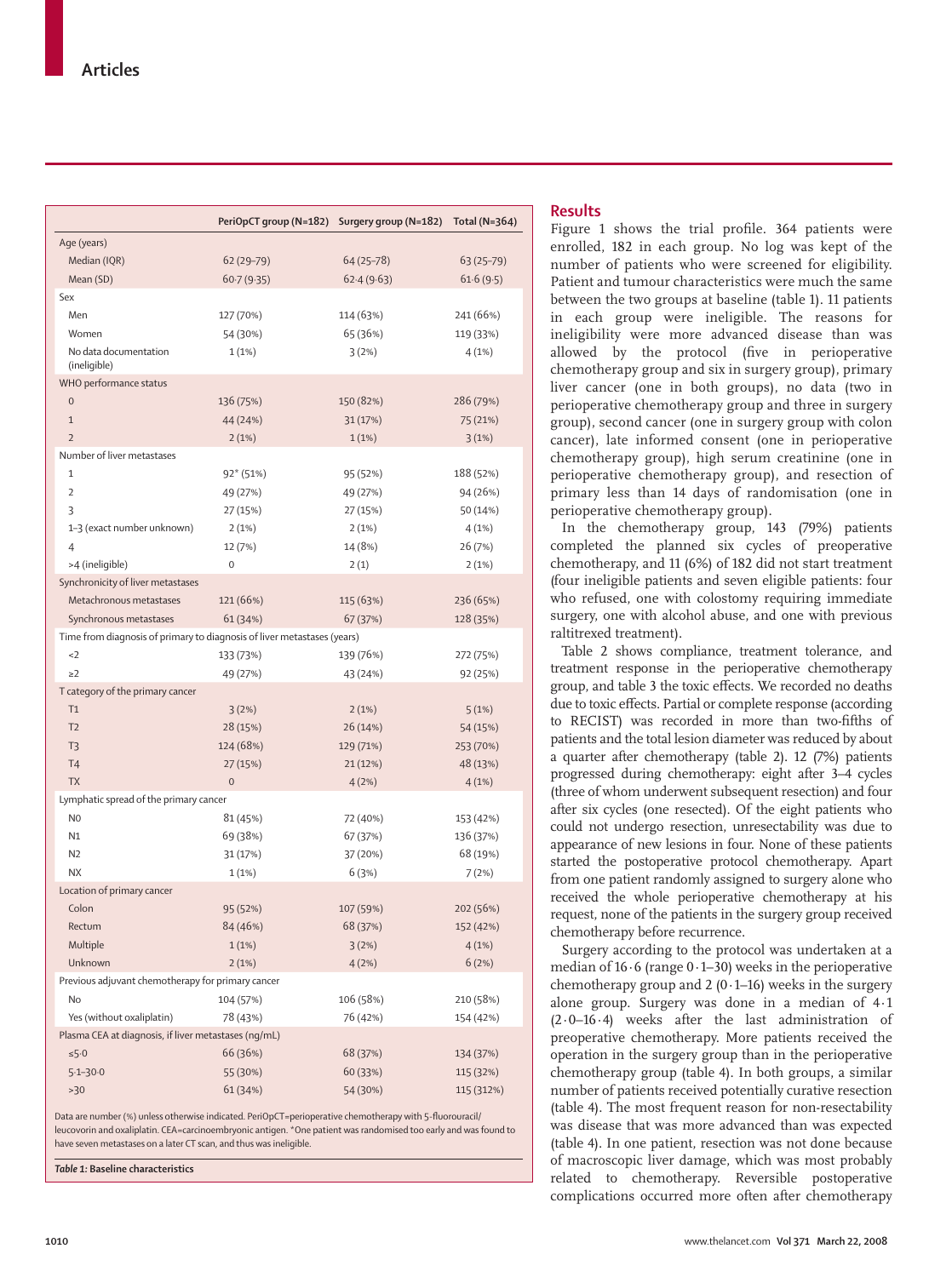|                                         | Preoperative<br>chemotherapy<br>$(N=171)$          | Postoperative<br>chemotherapy<br>$(N=115)$ |
|-----------------------------------------|----------------------------------------------------|--------------------------------------------|
| Administration of chemotherapy          |                                                    |                                            |
| Number of cycles                        |                                                    |                                            |
| 1                                       | 6(4%)                                              | 7(6%)                                      |
| $\overline{2}$                          | 1(1%)                                              | 10 (9%)                                    |
| 3                                       | 8(5%)                                              | 5(4%)                                      |
| 4                                       | 7(4%)                                              | 5(4%)                                      |
| 5                                       | 6(4%)                                              | 8(7%)                                      |
| 6                                       | 143 (84%)                                          | 80 (70%)*                                  |
| Median (range)                          | $6(1-6)$                                           | $6(1-8)$                                   |
| Relative dose intensity                 |                                                    |                                            |
| 5-fluorouracil (%)                      | 92.3% (50.0 to 111.3)                              | 82.0% (36.9 to 112.2)                      |
| Oxaliplatin (%)                         | 92.1% (54.6 to 106.0)                              | 79.1% (0.0 to 106.5)                       |
| Dose reduction(s)                       | 58 (34%)                                           | 69 (60%)                                   |
| Delayed cycle(s)                        | 75 (44%)                                           | 73 (64%)                                   |
|                                         | Response to preoperative chemotherapy (RECIST)+    |                                            |
| Complete response                       | 4(3%)                                              |                                            |
| Partial response                        | 63 (40%)                                           |                                            |
| Stable disease                          | 60 (38%)                                           |                                            |
| Progressive disease                     | 11 (7%)                                            |                                            |
| After 3-4 cycles                        | 7‡ (64%)                                           | $\ddot{\phantom{a}}$                       |
| After 6 cycles                          | 4\$ (36%)                                          |                                            |
| Not assessable                          | 21 (13%)                                           | $\ddot{\phantom{a}}$                       |
| Ineligible                              | 5(24%)                                             |                                            |
| Benign lesion                           | $2(10\%)$                                          | $\ddot{\phantom{a}}$                       |
| <3 cycles                               | 10 (48%)                                           |                                            |
| No follow-up<br>measurements            | 4 (19%)                                            |                                            |
|                                         | Sum of the largest diameters of lesions on imaging |                                            |
| At entry (mm)                           | 50 (20 to 255)                                     | $\ddot{\phantom{a}}$                       |
| After preoperative<br>chemotherapy (mm) | 33 (0 to 230)                                      | $\ddot{\phantom{a}}$                       |
| Relative reduction (%)                  | –25·6% (–100 to 228·6)                             |                                            |

Data are number (%) or median (range). RECIST=response criteria in solid tumours.13 \*Including one patient who received seven cycles and one who received eight cycles. †Assessed in patients with at least one baseline lesion 20 mm or more (N=159). ‡Three of seven patients underwent resection, one further patient who is not eligible for RECIST response assessment progressed after three cycles and did not undergo resection. §One of four patients underwent resection.

*Table 2:* **Compliance, treatment tolerance, and treatment response to perioperative chemotherapy**

than after surgery alone ( $p=0.04$ ; table 3). After surgery we recorded two deaths in the surgery alone group and one in the perioperative chemotherapy group. Further results regarding the translational research and pathology will be presented elsewhere.

115 (63%) patients started postoperative protocol chemo therapy, of whom 80 (70%) received six cycles. Table 3 shows the tolerance to postoperative chemotherapy. Figure 1 shows the reasons why postoperative protocol chemotherapy was not started in the remaining patients.

As of March 2007, the median follow-up was 3·9 years. We recorded 254 events of progression-free survival (the

|                                                | PeriOpCT group Surgery group |                          |
|------------------------------------------------|------------------------------|--------------------------|
| Tolerance to preoperative chemotherapy (N=171) |                              |                          |
| Allergy grade 3*                               | 1(1%)                        |                          |
| Diarrhoea grade 3*                             | 14 (8%)                      |                          |
| Nausea grade 3*                                | 6(4%)                        |                          |
| Vomiting                                       |                              |                          |
| Grade 3                                        | 4 (3%)                       |                          |
| Grade 4                                        | 1(1%)                        | $\ddot{\phantom{a}}$     |
| Stomatitis/pharyngitis grade 3*                | 11 (7%)                      |                          |
| Hand-foot skin syndrome grade 3*               | $\mathbf 0$                  |                          |
| Sensory neuropathy grade 3*                    | 4(2%)                        |                          |
| Cholinergic syndrome grade 3*                  | 1(1%)                        | $\ddot{\phantom{a}}$     |
| Dysaesthesia grade 3*                          | 4 (2%)                       | $\ddot{\phantom{a}}$     |
| Other neurological toxicity grade 3*           | 10 (6%)                      |                          |
| Hepatic grade 3*                               | 5(3%)                        |                          |
| Cardiovascular grade 3*                        | 4 (2%)                       |                          |
| Febrile neutropenia                            |                              |                          |
| Grade 3                                        | 1(1%)                        |                          |
| Grade 4                                        | 1(1%)                        |                          |
| Infection grade 3*                             | 5 (3%)                       |                          |
| Catheter-related infection grade 3*            | 0                            | $\ddot{\phantom{a}}$     |
| Leucopenia                                     |                              |                          |
| Grade 3                                        | 9(5%)                        | $\ddot{\phantom{a}}$     |
| Grade 4                                        | 1(1%)                        |                          |
| Neutropenia                                    |                              |                          |
| Grade 3                                        | 19 (11%)                     |                          |
| Grade 4                                        | 12 (7%)                      | $\ddot{\phantom{a}}$     |
| Thrombocytopenia grade 3*                      | 2(1%)                        |                          |
| Haemoglobin grade 3*                           | 1 (1%)                       |                          |
| Postoperative complications                    |                              |                          |
| Number in group                                | 159                          | 170                      |
| Reversible postoperative complications†        | 40 (25%)                     | 27 (16%)                 |
| Cardio-pulmonary failure                       | 3(2%)                        | 2(1%)                    |
| Bleeding                                       | 3(2%)                        | 3(2%)                    |
| Biliary fistula                                | 13 (8%)                      | 7(4%)                    |
| Output >100 mL/day for >10 days                | 9(6%)                        | 2(1%)                    |
| Hepatic failure                                | 11 (7%)                      | 8(5%)                    |
| Bilirubin >100 mg/day for >3 days              | 10 (6%)                      | 5(3%)                    |
| Wound infection                                | 5(3%)                        | 4(2%)                    |
| Intra-abdominal infection                      | 11 (7%)                      | 4(2%)                    |
| Need for reoperation                           | 5 (3%)                       | 3(2%)                    |
| Urinary infection                              | 4 (3%)                       | 0                        |
| Pleural effusion                               | 3(2%)                        | 1(1%)                    |
| Pulmonary embolism/deep-venous<br>thrombosis   | 2(1%)                        | 1(1%)                    |
| Pneumopathy                                    | 2(1%)                        | 0                        |
| Neutropenia                                    | 2(1%)                        | 0                        |
| Ascites                                        | 1(1%)                        | 1(1%)                    |
| Ileus                                          | 2(1%)                        | 1 (1%)                   |
| Cardiac arrhythmia                             | 0                            | 1(1%)                    |
| Renal failure                                  | $\mathbf 0$                  | 1(1%)                    |
| Other                                          | 4 (3%)                       | 4(2%)                    |
| Postoperative death                            | 1(1%)                        | 2(1%)                    |
|                                                |                              | (Continues on next page) |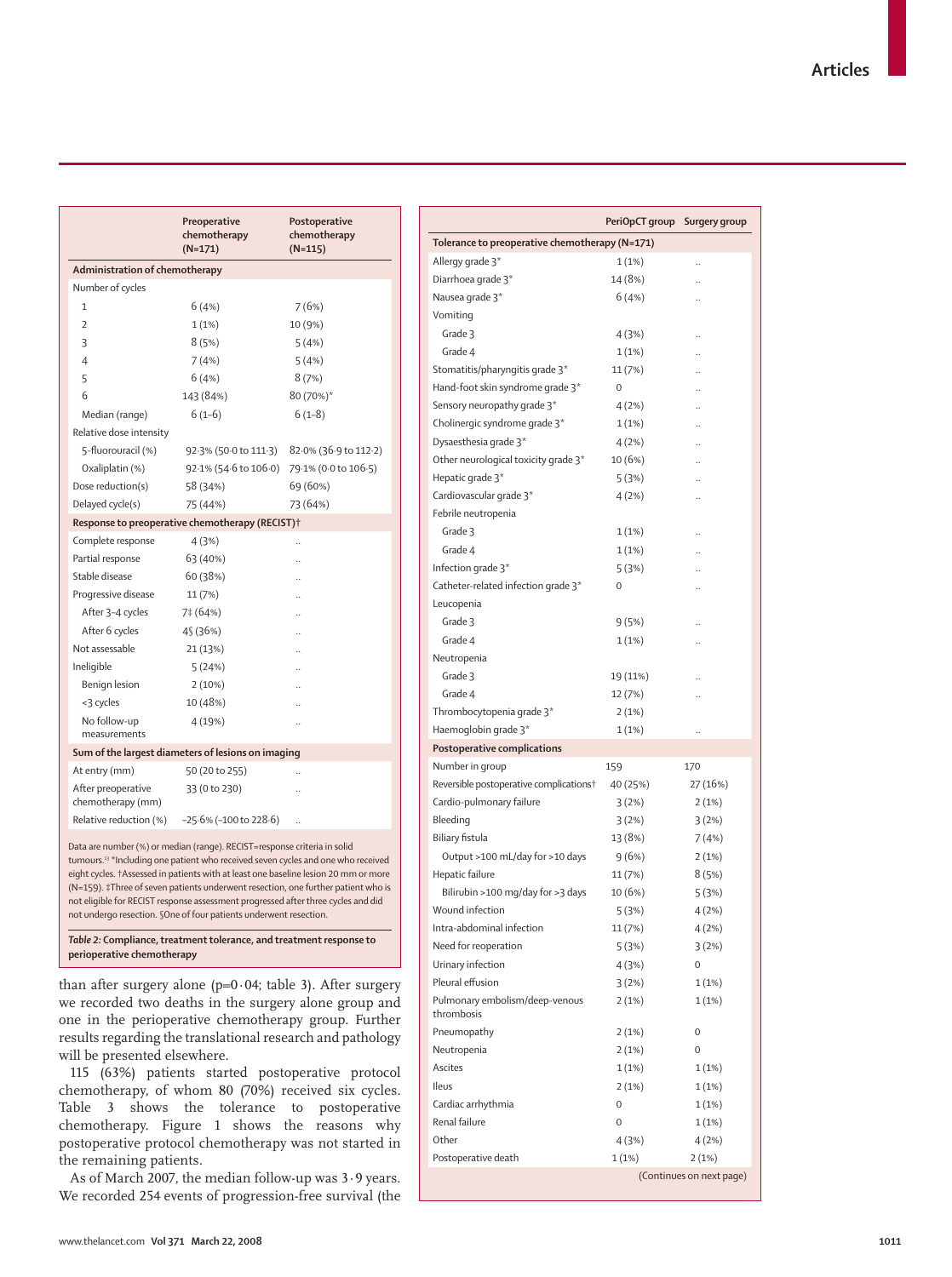|                                                 | <b>PeriOpCT</b><br>group | Surgery<br>group     |
|-------------------------------------------------|--------------------------|----------------------|
| (Continued from previous page)                  |                          |                      |
| Tolerance to postoperative chemotherapy (N=115) |                          |                      |
| Allergy                                         |                          |                      |
| Grade 3                                         | 4(4%)                    |                      |
| Grade 4                                         | 1(1%)                    | $\ddot{\phantom{a}}$ |
| Diarrhoea grade 3*                              | 6(5%)                    |                      |
| Nausea grade 3*                                 | 5(4%)                    | $\ddot{\phantom{a}}$ |
| Vomiting grade 3*                               | 3(3%)                    | $\ddot{\phantom{a}}$ |
| Stomatitis/pharyngitis grade 3*                 | $\Omega$                 | $\ddot{\phantom{a}}$ |
| Hand-foot skin syndrom grade 3*                 | 1(1%)                    | $\ddot{\phantom{a}}$ |
| Sensory neuropathy grade 3*                     | 11 (10%)                 | $\ddot{\phantom{a}}$ |
| Cholinergic syndrome grade 3*                   | 1(1%)                    |                      |
| Dysaesthesia grade 3*                           | 5(4%)                    | $\ddot{\phantom{a}}$ |
| Other neurological toxicity grade 3*            | 14 (12%)                 |                      |
| Hepatic grade 3*                                | 6(5%)                    | $\ddot{\phantom{a}}$ |
| Cardiovascular grade 3*                         | 1(1%)                    | $\ddot{\phantom{a}}$ |
| Febrile neutropenia grade 3*                    | 4(4%)                    | $\ddot{\phantom{a}}$ |
| Infection grade 3*                              | 2(2%)                    | $\ddot{\phantom{a}}$ |
| Catheter-related infection grade 3*             | 5(4%)                    | $\ddot{\phantom{a}}$ |
| Leucopenia grade 3*                             | 14 (12%)                 |                      |
| Neutropenia                                     |                          |                      |
| Grade 3                                         | 32 (28%)                 | $\ddot{\phantom{a}}$ |
| Grade 4                                         | 8(7%)                    | $\ddot{\phantom{a}}$ |
| Thrombocytopenia grade 3*                       | 8(7%)                    |                      |
| Haemoglobin grade 3*                            | 1(1%)                    |                      |

Data are n (%) unless otherwise stated. Patients may have several complications, therefore number of complications does not add up to the total number of patients. Common toxicity criteria<sup>10</sup> version 2.0 was used. PeriOpCT=perioperative chemotherapy with fluorouracil or leucovorin and oxaliplatin \*No grade 4 reported.  $\n *ln* = 0.04\n$ 

*Table 3:* **Adverse events during chemotherapy and postoperative complications**

primary endpoint) in all randomised patients (figure 1), including 240 events in eligible patients. 22 patients assigned to chemotherapy and 19 to surgery were alive without disease and had been followed up for less than 3 years. A total of 139 patients have died (figure 1).

The HR for progression-free survival was  $0.79$  (95 $\cdot$  66%) CI  $0.62-1.02$ ; p= $0.058$ ) in all randomly assigned patients corresponding to a 7·3% increase in the rate of progression-free survival at 3 years from 28·1% (21·3–35·3) to 35·4% (28·1–42·7) with chemotherapy and to an increase of the median progression-free survival from  $11.7$  months to  $18.7$  months (figure 2). An analysis of only patients who were eligible to enter the trial showed an HR of  $0.77$   $(0.60-1.00, p=0.041)$ , corresponding to an 8·1% increase in the rate of progression-free survival at 3 years from 28·1% (21.2–36.6) to  $36.2\%$  (28.7–43.8) with chemotherapy (figure 2). In the  $303$  patients in whom resection was actually achieved after study entry, the analysis showed that the HR was  $0.73$  (0.55–0.97, p=0.025) and the rate

|                                         | PeriOpCT group<br>$(N=182)$ | Surgery group<br>$(N=182)$ |
|-----------------------------------------|-----------------------------|----------------------------|
| Operated                                | 159 (87%)                   | 170 (93%)                  |
| Resected                                | 151 (83%)                   | 152 (84%)                  |
| Monosegmentectomy<br>or wedge resection | 31 (20%)                    | 33 (22%)                   |
| Plurisegmentectomy*                     | 86 (57%)                    | 81 (53%)                   |
| Multiple resections                     | 33 (22%)                    | 36 (24%)                   |
| Unknown                                 | 1(1%)                       | 2(1%)                      |
| Not resected                            | 8(4%)                       | 18 (10%)                   |
| More extensive disease                  | 7(88%)                      | 18 (100%)                  |
| Liver damage                            | 1(13%)                      | $\Omega$                   |
| Not operated                            | 22 (12%)                    | 8(4%)                      |
| More advanced disease                   | 10 (45%)                    | 7(88%)                     |
| Refusal                                 | 4(18%)                      | 0                          |
| Poor condition/death                    | 3(14%)                      | $\Omega$                   |
| Other reason                            | 5(23%)                      | 1(13%)                     |
| Unknown                                 | 1(1%)                       | 4(2%)                      |
| Time to surgery (weeks)                 | $16.6(0.1-30)$              | $2(0.1-16)$                |

*Table 4:* **Patients who received surgery and resection**

of progression-free survival at 3 years was increased by 9·2% from 33·2% (25·3–41·2) to 42·4% (34·0–50·5)  $(f_{011}r_{e} 2)$ 

When the usual definition of progression-free survival was used to compare treatments in all 364 randomised patients (ie, those not operated or not resected were not penalised as events until further disease progression or death), the HR was 0·76  $(0.59-0.98, p=0.023)$  corresponding to a  $7.3\%$  increase in the rate of progression-free survival at 3 years from  $28.6\%$  (21.7-35.8) to  $37.9\%$  (30.5-45.3) with chemotherapy. Adjustment of the primary analysis for the stratification factors (risk grouping and previous adjuvant chemotherapy) did not change the results (data not shown).

# **Discussion**

oxaliplatin.

We have shown that perioperative chemotherapy with FOLFOX4 reduced the risk of progression-free survival events at 3 years by a quarter in patients with resectable liver metastases. In all patients randomly assigned to study treatments, the study showed a trend favouring administration of chemotherapy, which was not significant when a correction was used for the different timings of surgery in the two treatment groups. In all eligible and all resected patients the benefit was statistically significant. Our results have shown that perioperative chemotherapy was compatible with major liver surgery. Operative mortality was less than 1% in both treatment groups, which is very low after this type of liver surgery in a multicentre study. Reversible complications of surgery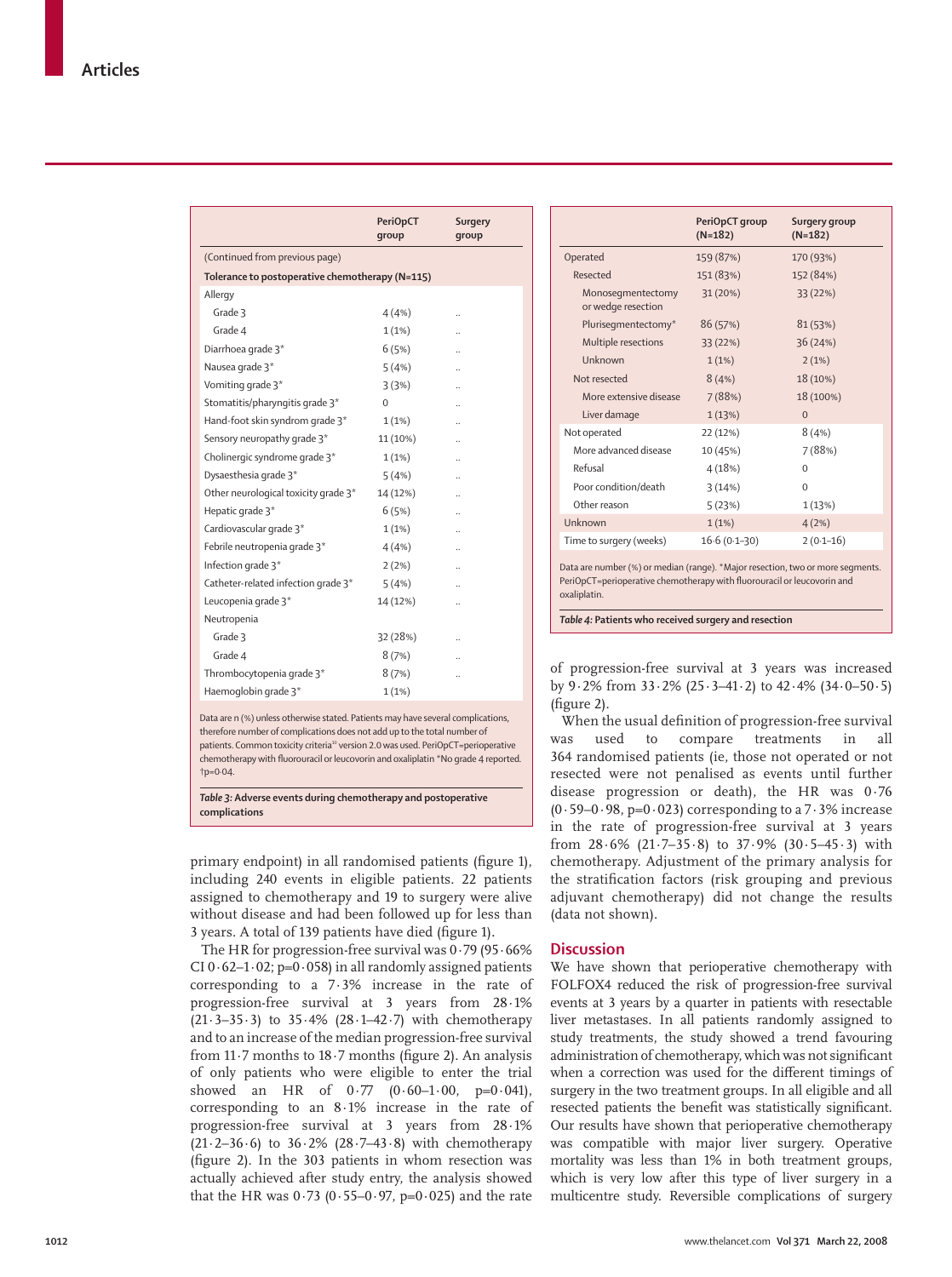

were more frequent in patients who had received preoperative chemotherapy than in those who had received surgery alone, but remained within the range commonly noted after resection of liver metastases.1,3,18

In patients with advanced colorectal cancer, several studies have compared various chemotherapy regimens. However, very few prospective studies have investigated the combination of chemotherapy with surgery, and none has assessed perioperative chemotherapy. Most trials did not achieve the planned recruitment for multifactorial reasons (table 5).5–9 Although no level I evidence for a benefit of combining chemotherapy and surgery was reported, individual opinions in favour of one or the other treatment option prevented some oncologists and surgeons from including patients in trials. This trial met its target accrual, thanks to an intercontinental collaboration involving Europe, Australia, and Hong Kong. Any future trial of this type is unlikely to have a surgery-only group.<sup>19</sup>

The primary objective of this trial was to assess perioperative chemotherapy in patients qualifying for resection of their metastatic disease. Had we assessed postoperative chemotherapy only, randomisation could have been done after successful resection of the metastases, and no patient would have been excluded because of ineligibility or unresectability. Because of the specific objective in our trial, patients had to be randomly assigned imperatively before surgery—ie, without any certainty that metastases assessed by imaging were actually resectable. This uncertainty represents a fundamental difficulty for all studies assessing preoperative treatment and makes such studies difficult to undertake and analyse. For example, in the MAGIC (Medical Research Council Adjuvant Gastric Infusional  $Chemotherapy)$  trial<sup>13</sup> that assessed perioperative chemotherapy in gastric cancer, many randomised patients did not undergo complete resection of the cancer. In our trial, some metastases that were initially considered to be resectable at randomisation were actually more advanced and not resectable at surgical examination. Therefore we examined not only all randomised and eligible patients, but also those who received resection. All analyses were done according to the allocated treatment group (ie, including the patients who did not receive the allocated treatment). The number of patients who finally underwent resection was much the same in both treatment groups.

The principal reason for non-resectability was more advanced disease than was expected, which was probably mostly due to a discrepancy between imaging and surgical examination. However, we noted a trend towards fewer failures to resect in the perioperative chemotherapy group than in the surgery group because of extensive disease, and a higher rate of failures to resect because of refusal or poor condition of the patient, which could introduce a selection bias. Results of progression-free survival in resected patients might be of interest in view

#### *Figure 2:* **Progression-free survival by treatment group**

(A) All randomly assigned patients. (B) All eligible patients. (C) All resected patients. For all patients randomly assigned and those who were eligible, no surgery or no resection were regarded as events for the primary endpoint of progression-free survival. PeriOpCT=perioperative chemotherapy with fluorouracil or leucovorin, and oxaliplatin.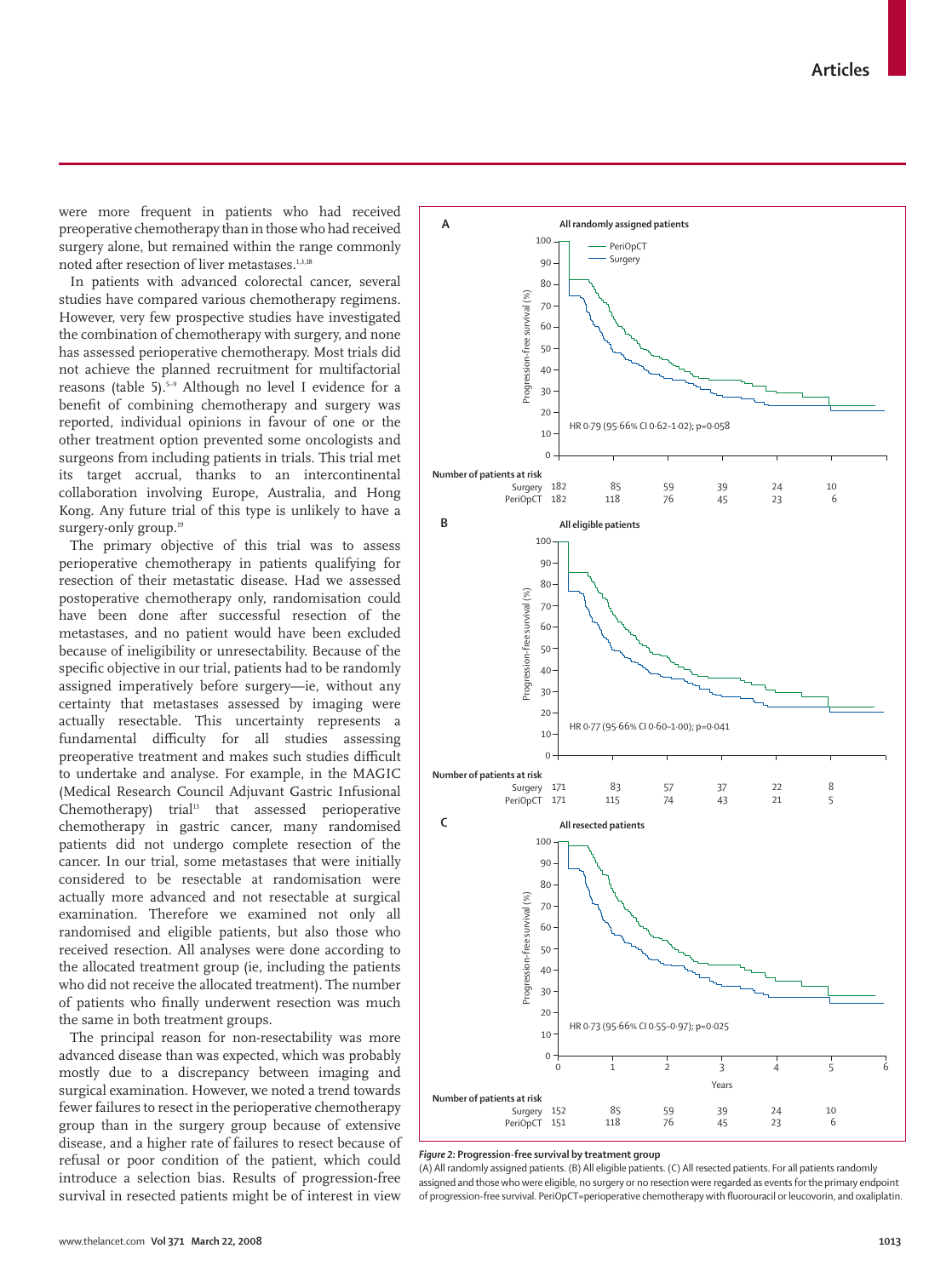|                                                                                                                                                                                                                             | Number of resected<br>metastases  | Median follow-up<br>(months) | Number of<br>patients | Randomised postoperative treatments       | Median TTP/PFS (months)    | Median overall<br>survival (months) |
|-----------------------------------------------------------------------------------------------------------------------------------------------------------------------------------------------------------------------------|-----------------------------------|------------------------------|-----------------------|-------------------------------------------|----------------------------|-------------------------------------|
| Lorenz M $(1998)^5$                                                                                                                                                                                                         | $\leq$ 6 liver metastases         | $\geq 18$                    | 108 vs 111            | HAI FU/FA vs surgery alone                | 14.2 vs 13.7 (NS)          | $34.5$ vs $40.8$ (p=0.15)           |
| Kemeny N (1999) <sup>6</sup>                                                                                                                                                                                                | Any number of liver metastases    | $62 - 7$                     | 74 vs 82              | Systemic FU/FA+HAI FUDR vs systemic FU/FA | $37.4$ vs $17.2$ (p=0.06)  | 72.2 vs 59.3 (p=0.21)               |
| Kemeny M (2002) <sup>7</sup>                                                                                                                                                                                                | 1-3 liver metastases              | 51                           | $30 \text{ vs } 45$   | HAI FUDR+systemic FU vs surgery alone     | 45.7%* vs 25.2%* (p=0.04)  | 63.7 vs 49.0 ( $p=0.60$ )           |
| Mitry E (2006) <sup>8</sup>                                                                                                                                                                                                 | $\leq$ 4 liver or lung metastases | <b>NR</b>                    | 138 vs 140            | Systemic FU/FA vs surgery alone           | $26.4$ vs $18.6$ (p=0.059) | 61.1 vs $46.9$ (p=0.125)            |
| Portier G (2006) <sup>9</sup>                                                                                                                                                                                               | Any number of liver metastases    | 87                           | 86 vs 87              | Systemic FU/FA vs surgery alone           | 24.4 vs $17.6$ (p=0.028)   | $62.1$ vs $46.4$ (p=0.13)           |
| TTP=time to progression. PFS=progression-free survival. HAI=hepatic arterial infusion. FUDR=floxuridine. FU=fluorouracil. FA=folinic acid. NS=not significant. NR=not reported. *4-year progression-free<br>survival rates. |                                   |                              |                       |                                           |                            |                                     |

*Table 5:* **Previous studies of adjuvant chemotherapy in patients with resected liver metastases from colorectal cancer**

of all other trials in this specialty, which assess postoperative chemotherapy only in patients with resected liver metastases since randomisation is done after surgery.<sup>5-9</sup> Progress in imaging techniques (with spiral CT scan, MRI, PET scan, and contrast ultrasound) has further reduced the gap between imaging and surgery exploration when the resectability of liver metastases is assessed.20

In accordance with the statistical design in the protocol, unresected patients in both groups were counted as events for the primary endpoint of progression-free survival, which inevitably results in a dilution of the observed treatment difference in all analyses including the unresected patients. The protocol considered all events of non-resection to have occurred at week 10 to not bias results because of the different timing of surgery in the two groups.

In this study, metastases progressed during preoperative chemotherapy in 12 patients (7%), four of whom were subsequently non-resectable because of the appearance of new lesions and four because of progression of already known metastases. In the four patients with new lesions, immediate surgery would not have been beneficial since new metastases would have appeared anyway. In the four patients with progression of the known metastases, resection would also probably have been followed by progression.21 Progression during preoperative chemotherapy should rather be regarded as a biological marker for poor prognosis and an indication for administration of second-line chemotherapy before surgery is considered.

Chemotherapy does induce liver damage which varies according to the drugs given. Vascular lesions, but no steatohepatitis, have been noted after administration of oxaliplatin.<sup>22–24</sup> Whether these liver lesions might affect the safety of subsequent surgery and thus counterbalance the potential benefits of treatment is unknown. Karoui and colleagues<sup>25</sup> showed that the risk of surgical complications after preoperative chemotherapy is related to the number of chemotherapy cycles, and that this risk remains low if not more than six cycles are given preoperatively. We administered only six cycles preoperatively. The mortality rate was very low. The complication rate was higher in the chemotherapy group than in the surgery group but was similar to other series of patients undergoing hepatectomy.1,3,18 These complications were reversible. We believe that this moderate increase in the risks of liver surgery after chemotherapy does not compromise the potential benefits of the treatment.

In this study, chemotherapy was given before and after surgery. Previous trials<sup>5-9</sup> showed a trend towards a benefit of postoperative-only chemotherapy; however, our trial was not designed to compare preoperative and postoperative chemotherapy. The improvement in progression-free survival with chemotherapy was recorded during the first 2 years but afterwards the curves seemed to remain parallel. Similarly, the MAGIC trial showed that perioperative chemotherapy increases overall survival, whereas most trials of postoperative chemotherapy alone did not show a benefit.<sup>13,26</sup>

This trial was restricted to patients with four or fewer metastases to reduce the proportion of patients that would be entered and later found to have more metastases than were detected on imaging, some of which would be unresectable. This restriction was not intended to serve as a definition of unresectability, but to serve as a selection criterion for the trial. These patients with a few metastases are those with best prognosis after surgical resection. We believe that the conclusions from this trial would probably also be valid for patients at higher risk. Future trials could thus investigate the potential benefit of intensified perioperative chemotherapy in resectable liver metastases from colorectal cancer. The combination of targeted agents with cytotoxic therapy has shown high response rates $27-29$  and thus warrants assessment in the perioperative setting. At present the EORTC 40051 BOS (Biologics, Oxaliplatin and Surgery) trial<sup>30</sup> is assessing perioperative chemotherapy with FOLFOX6 and cetuximab with or without bevacizumab in patients with resectable hepatic metastases from colorectal cancer.

We conclude that perioperative FOLFOX4 chemotherapy reduced the risk of events of progression-free survival by a quarter and was compatible with major surgery. In all randomised patients the study showed a trend favouring administration of chemotherapy. In all eligible and in all resected patients, the benefit of administering chemotherapy was significant.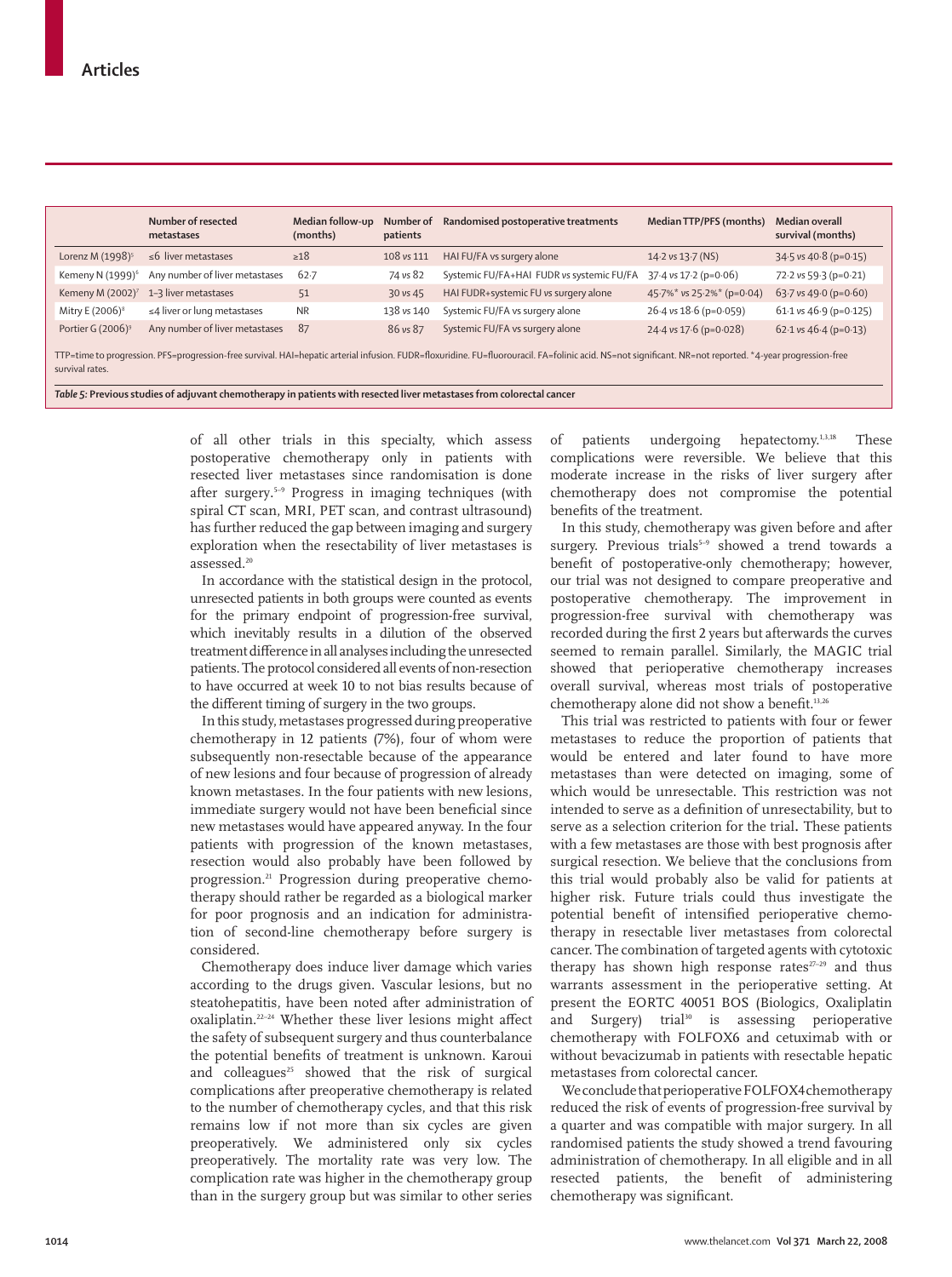#### **Contributors**

BN was responsible for the design of the trial. BN, HS, BG, GJP, PMS, PR, WOB, JNP, ETW, MF-J, DJ, DM, RWP, EVC, WS, and TG contributed patients to the study and reviewed and approved the report. LC analysed the trial data, contributed to the writing of the report, and approved the final version. MP and UB contributed to the trial management, and reviewed and approved the final version of the report.

#### **EORTC intergroup trial 40 983 participants**

Investigators who participated through the collaborative groups— W Hohenberger, Universitätsklinikum Erlangen, Germany; T Iveson, University Department of Surgery, Southampton General Hospital, Southampton, UK; J Karner, Kaiser-Franz-Josef-Spital, Vienna, Austria; J Levi and T Hugh, Royal North Shore Hospital, New South Wales, Australia; J De Greve, Akademisch Ziekenhuis VUB, Brussels, Belgium; A Chan, Chinese University of Hong-Kong, Prince of Wales Hospital, Shatin, Hong Kong; B Davidson, Royal Free Hospital, London, UK; P Lindnér, Sahlgrenska Sjukhuset, Goteborg, Sweden; M Peeters, Universiteit Gent, Gent, Belgium; B Stein, Ashford Cancer Centre, South Australia, Australia; T Diamond, Mater Infirmorum Hospital, Belfast, UK; M Ducreux and P Lasser, Institut Gustave Roussy, Villejuif, France; U Graeven, Knappschaft Krankenhaus, Bochum-Langendreer, Germany; B Paillot, Hôpital Charles Nicolle, Rouen, France; J Doran, Queen's Medical Centre, Nottingham, UK; C Gouillat, Hotel Dieu, Lyon, France; I Iesalnieks and K W Jauch, Universitätskliniken Regensburg, Germany; P Jagot-Lacoussiere, Clinique du Pré Le Mans, France; R L Jansen, Academisch Ziekenhuis Maastricht, Netherlands; H Koehne and R Konopke, Universitätsklinikum Carl Gustav Carus, Dresden, Germany; F Otto, Klinikum der Albert-Ludwigs-Universität Freiburg, Freiburg, Germany; D Sherlock, North Manchester General Hospital, Manchester, UK; G Van Hazel, Sir Charles Gairdner Hospital, West Australia, Australia; S Ackland, Newcastle Mater Misericordiae Hospital, New South Wales, Australia; L Bedenne, Hôpital du Bocage, Dijon, France; E Bories, Centre Hospitalier de Beauvais, Beauvais, France; M C Clavero-Fabri, CMC Bligny, Briis sous Forges, France; T Conroy and M C Kaminsky-Forrett, Centre Alexis Vautrin, Vandoeuvre-Les Nancy, France; F Husseini, Hôpital Louis Pasteur, Colmar, France; C Karapetis, Flinders Medical Centre, South Australia, Australia; L Müller, Kreiskrankenhaus, Leer, Germany; T Price, Queen Elizabeth Hospital, South Australia, Australia; R Rosenberg, Klinikum Rechts der Isar/Technische Universität München, Munich, Germany; J Schott, Klinikum der Justus-Liebig-Universität Gießen, Germany; J Tschmelitsch, Krankenhaus der Barmherzigen Brüder, St Veit/Glan, Austria; J L Van Laethem, Hôpital Universitaire Erasme, Brussels, Belgium; J Wals, Atrium Medisch Centrum, Heerlen, Netherlands; A Weimann, Städtisches Klinikum Leipzig, Germany; J P Arnaud, Centre Hospitalier Universitaire d'Angers, France; D Arsene, Centre Hospitalier Régional Universitaire de Caen, France; D Auby, Hôpital Robert Boulin, Libourne, France; S Bhattacharya, Royal London Hospital, London, UK; E Cebon, Austin and Repatriation Medical Centre, Heidelberg, Victoria, Australia; D Cherqui, Centre Hospitalier Universitaire Henri Mondor, Créteil, France; C Confente, Hopital de Jolimont, Haine-Saint–Paul, Belgium; B Dousset, Hôpital Cochin, Paris, France; N Frickhofen, Doctor Horst-Schmidt-Kliniken, Wiesbaden, Germany; A Frilling, Universitätsklinikum Essen, Germany; P Evan and V Ganju, Frankston Hospital, Victoria, Australia; K Höffken, Klinikum der Friedrich-Schiller-Universität Jena, Germany; F Lazorthes, Centre Hospitalier Universitaire de Purpan, Toulouse, France; C Letoublon, Centre Hospitalier Régional de Grenoble–La Tronche, France; A Madroszyk, Centre Hospitalier Régional de Besançon–Hôpital Jean Minjoz, France; D Nitti, Università di Padova, Padova, Italy; B Orr, Weston Park Hospital, Sheffield, UK; E A Pariente, Centre Hospitalier de Pau, France; J C Pector, Institut Jules Bordet, Brussels, Belgium; J L Raoul, Centre Eugène Marquis, Rennes, France; M Rees, North Hampshire Hospital, Basingstoke, UK; K Ridwelski, Städtisches Klinikum Magdeburg-Krankenhaus Olvenstedt, Magdeburg, Germany; P Rouanet, CRLC Val d'Aurelle, Montpellier, France; G J Toogood, St James's University Hospital, Leeds, UK; P Vergauwe, CAZK Groeninghe—Campus St-Niklaas, Kortrijk, Belgium; H J Wilke, Kliniken Essen-Mitte, Essen, Germany

EORTC independent data monitoring committee—Richard Kaplan, Chairman, Cookridge Hospital, Leeds, UK; Jean-Claude Horiot, Centre Georges-François Leclerc, Dijon, France; Bo Littbrand, Umea Universitet, Umea, Sweden; Ahmad Awada, Institut Jules Bordet, Brussels, Belgium (Belgium); Sally Stenning, Medical Research Council Clinical Trials Office, London, UK; Ferdy Lejeune, Centre Hospitalier Universitaire Vaudois, Lausanne, Switzerland; and three anonymous external reviewers appointed by the independent data monitoring committee.

#### **Confl ict of interest statement**

WS has received consultancy fees from Baxten and Ebewe, and lecture fees from Ebewe and Sanofi -Aventis. ETW has received travel and research grants from and has served on the advisory boards for Sanofi -Aventis, Merck, and Novartis. JNP has served on advisory boards for Sanofi -Aventis. WOB has received research grants and honoraria from Sanofi -Aventis. PR has received travel grants, served on the advisory board, and consults for Sanofi-Aventis and Pfizer. GJP has received grants from Sanofi-Aventis, Pfizer, Merck-Serono, Novartis, and Ipsen. BN has received an honorarium from Sanofi-Aventis. HS has received honoraria from Roche and Pfizer and has served on the advisory board for Sanofi -Aventis. BG, TG, EVC, UB, MP, LC, RWP, DM, DJ, MF-J, and PMS declare that they have no conflict of interest.

#### **Acknowledgments**

We thank all patients who consented to enter the study; from the EORTC Data Center: M A Lentz who was the study data manager, M Debois who contributed to the statistical analysis, and P Therasse (Director) for help with study management; I Tabah-Fisch and T Pearce who were responsible for this trial at Sanofi -Aventis; J Zalcberg, current chair of AGITG, and J Simes from NHMRC Clinical Trials Center who were in charge of the trial management for the Australian Group. This study was undertaken by the EORTC GITCG (European Organisation for Research and Treatment of Cancer Gastro-Intestinal Tract Cancer Group) in collaboration with AGITG (Australasian Gastro-Intestinal Trials Group), ALM-CAO (Arbeitsgruppe Lebermetastasen und–tumoren in der Chirurgischen Arbeitsgemeinschaft Onkologie), Cancer Research UK (formerly Cancer Research Campaign), and FFCD (Fédération Francophone de Cancérologie Digestive, formerly Fédération Française de Cancérologie Digestive). The sponsor of this trial was EORTC. This clinical trial was supported by grants from the Swedish Cancer Society (Sweden), Cancer Research UK (United Kingdom), the Ligue Nationale Contre le Cancer (France) and the National Cancer Institute (Bethesda, MD, USA; grants 5U10-CA11488-28 through 5U10 CA11488-37). The content of this report is solely the responsibility of the authors and does not necessarily represent the official views of the National Cancer Institute. Sanofi -Aventis provided free oxaliplatin and an educational grant. The trial management and data analysis were undertaken at the EORTC Data Center (Brussels, Belgium) independently of any commercial interest.

#### **References**

- 1 Fong Y, Fortner J, Sun RL, Brennan MF, Blumgart LH. Clinical score for predicting recurrence after hepatic resection for metastatic colorectal cancer: analysis of 1001 consecutive cases. *Ann Surg* 1999; **230:** 309–18.
- 2 Nordlinger B**,** Guiguet M, Vaillant J-C, et al. Surgical resection of colorectal carcinoma metastases to the liver. A prognostic scoring system to improve case selection, based on 1568 patients. *Cancer* 1996; **77:** 1254–62.
- 3 Giacchetti S, Itzhaki M, Gruia G, et al. Long-term survival of patients with unresectable colorectal cancer liver metastases following infusional chemotherapy with 5-fluorouracil, leucovorin, oxaliplatin and surgery. *Ann Oncol* 1999; **10:** 663–69.
- 4 Andre T, Boni C, Mounedji-Boudiaf L, et al. Oxaliplatin, fluorouracil, and leucovorin as adjuvant treatment for colon cancer. *N Engl J Med* 2004; **350:** 2343–51.
- 5 Lorenz M, Muller HH, Schramm H, et al. Randomized trial of surgery versus surgery followed by adjuvant hepatic arterial infusion with 5-fluorouracil and folinic acid for liver metastases of colorectal cancer. German Cooperative on Liver Metastases (Arbeitsgruppe Lebermetastasen) *Ann Surg* 1998; **228:** 756–62.
- Kemeny N, Huang Y, Cohen AM, et al. Hepatic arterial infusion of chemotherapy after resection of hepatic metastases from colorectal cancer. *N Engl J Med* 1999; **341:** 2039–48.